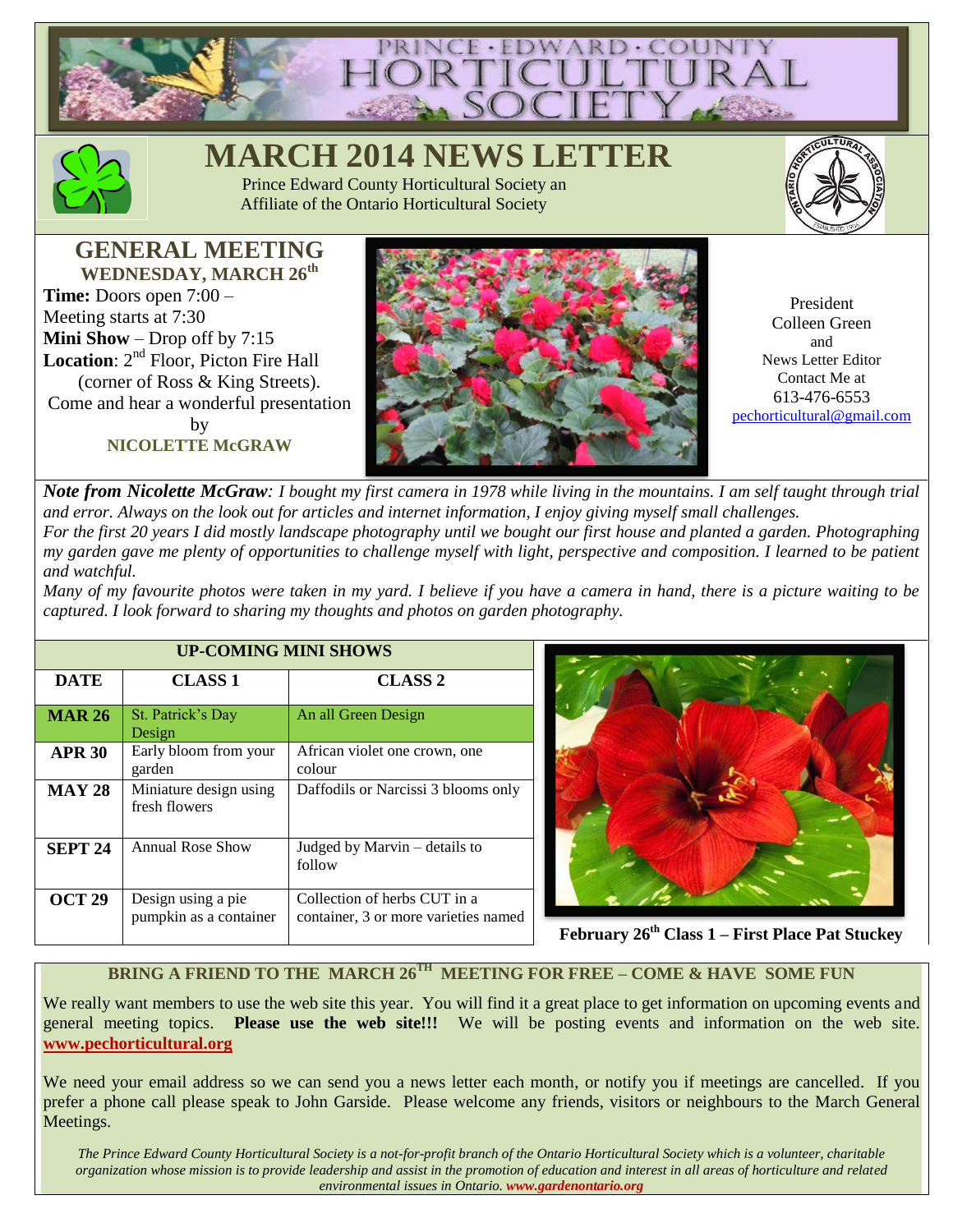# **HELP NEEDED FOR HOSPITAL GARDENS in 2014**

A big thank you to Arline de Bourbon who headed the Hospital Garden Committee for the past three years. Arline is stepping down this year. We need a member from the society who could take up this position.

Thanks so much to the following members who made the Hospital Gardens the prettiest Civic Garden in the County! Congratulations and thank you!



 Pat Bury Arline and Charles de Bourbon Annette and Stuart Brown David and Norma Crichton Elizabeth Cowan Peter and Dini Kempenaar Angela Palmer

 Janet Skelton Joyce Young





**February 26th Class 1 – Second Place Mary Jenkins**

#### **COUNTY GARDEN SHOW VOLUNTEERS NEEDED**

We need you to help with the County Garden Show on June  $29<sup>th</sup>$ . If you are able to help we will have sign up sheets at the March meeting We need people to help with the set up of the Crystal Palace, Flower Show Committee, Admission Tables, Bakers for cookies and squares for the Tea.

# **Ontario Horticultural Association Judging School**

District 4 of the Ontario Horticultural Society sent an invitation to all horticultural and agricultural members in Ontario to join them for a Flower Judging School Course. The course includes 5 segments. The first of these five segments will be held in September of 2014 in the Peterborough area. The following 4 segments will be held in the Spring of 2015 and fall of 2016. Each segment is to be 2 consecutive days held on a weekend.

If you are interested the application form is on our web site at [www.pechorticulture.org.](http://www.pechorticulture.org/) There is a \$10 fee which will be applied to the first segment's fees. The application deadline is April 30<sup>th</sup>. For more information contact Barbara Twiner at [d4judges@gardenontario.org](mailto:d4judges@gardenontario.org) or call her at 905-839-7600 or Christa Marton at 705-277-9548.

## **The Sophiasburgh 4H Club Needs Our Help**

Please email Sherrie Brown at [sheriden@xplornet.ca.](mailto:sheriden@xplornet.ca) She is wondering if a couple of our members would host a one evening 4H Meeting in their garden. They generally meet on a Wednesday evenings from 6:30 to 8:30. If you want to tell this wonderful group all about your garden please let Sherrie know. The club will be meeting in June. They will also be attending our April General Meeting to learn all about entering and winning at the Flower Show!

# **MEMBERSHIP DUES**

**Renew your 2014** Membership **\$15** per person or a **\$25** family membership. Give a Membership as a Gift. We have Gift Cards **You get the opportunity to hear great speakers, get discounts at local nurseries, fellowship, enter monthly flower shows and so much more.**

**Remember to turn off your cell phones, and put them away during the meeting. Lets make our speakers feel welcome and respected.**

**Remember to Return your Books to the Caravan**

#### **DISTRICT 3 REPRESENTATIVES**

Howard Hunter, Gayla Campney Director – Penny Stewart

**GREEN TRUST** Marianne Malachowski, President *613-476-3992*

**MASTER GARDENERS** Kathleen Bazkur, President *613-476-9053*



**Refreshments are supplied at the meeting if you would like to donate baked goods please speak to Darlene Johnston**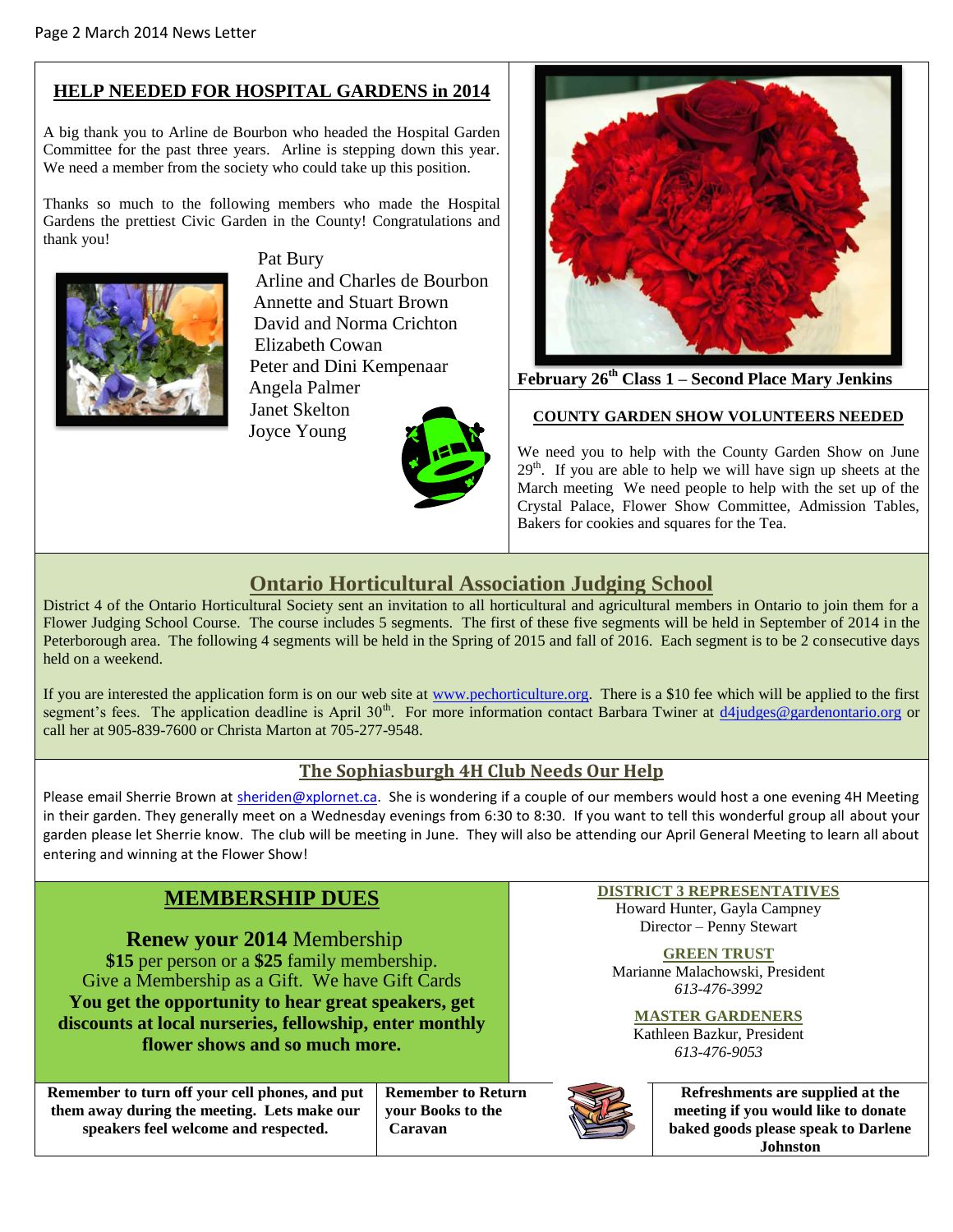### PAGE 3 – MARCH 2014 NEWS LETTER

### **REPORT FROM THE PECHS BOARD MEETING of FEBRUARY 17, 2014**

The summer picnic will be held at the home of David and Norma Crichton – date to be determined We received an invitation to the District 3 AGM on May 3, 2014, 2 of our board members will attend along with Gayla and Howard who are on the District Board. We need to upgrade our insurance so this is being done. The Treasurer reported that we have a total of Funds and Liabilities of \$8148.97. Plans for the County Garden Show are on track with 3 speakers chosen for the Blue Bird Room, Posters and tickets designed and vendor sales on track with \$1600 in commitments. We need prizes for the raffle so if you have something to donate that would be much appreciated. If we have to cancel any meetings it will be at the discretion of the President. Members will be notified by email. The Board is doing some research on replacing trophies with certificates. More news on that later.

# **REPORT FROM THE FEBRUARY 26TH GENERAL MEETING**

The February meeting was a bit low on attendance due to weather conditions. A snowy night and very cold temperatures kept members at home.

Peter Fuller of **[Fuller Native and Rare Plants](http://www.fullerplants.com/)** gave an excellent presentation on growing perennials, ferns, grasses, shrubs and bulbs that are native within a 100-mile radius of his nursery. He talked about the practice of ethical seed collection and about the wild flowers and plants that he grows at his Nursery in Belleville. Peter promotes the conservation of wild plants and the maintenance of genetic diversity in plant populations. Located on Airport Road in Belleville we were all inspired to take a trip to see his nursery.



The mini show winners were as follows:

Class 1 Design in the Shape of a Heart First Place – Pat Stuckey, Second Place Mary Jenkins Class 2 A Miniature Design of all dried materials First Place – Mary Jenkins Please enter the Mini Shows – the competition makes the show a great deal of fun.

Our Facebook page is getting lots of attention with approximately 180 friends at last count. Check out the page pechorticultural for beautiful garden related photographs and information.

#### **WHAT'S HAPPENING IN AND AROUND DISTRICT 3**

**PETERBOROUGH GARDEN SHOW -** APRIL 11, 12 & 13 911 Monaghan Road --MORE INFO a[t www.peterboroughgardens.ca](http://www.peterboroughgardens.ca/) \*\*\*\*\*\*\*\*\*\*\*\*\*\*\*\*\*\*\*\*\*\*\*\*\*\*\*\*\*\*\*\*\*\*\*\*\*\*\*\*\*\*

**DISTRICT 3 AGM –** SATURDAY, MAY 3, 2014 – 10 a.m. to 3 p.m Hosted by Land O'Lakes Horticultural Society Pineview Free Methodist Church 14397 Hwy 41 in Cloyne \*\*\*\*\*\*\*\*\*\*\*\*\*\*\*\*\*\*\*\*\*\*\*\*\*\*\*\*\*\*\*\*\*\*\*\*\*\*\*\*\*\*\*

**PEC County Sustainability Group Fundraising Rain Barrel Sale** Saturday, May 17 at 10:00am - Valleypine Farm, 847 County Road 13 (the corner of Cty Rd 13 & Cty Rd 16, near the Black River Cheese Factory **\*\*\*\*\*\*\*\*\*\*\*\*\*\*\*\*\*\*\*\*\*\*\*\*\*\*\*\*\*\*\*\*\*\*\*\*\*\*\*\*\***

**COUNTY GARDEN SHOW - SUNDAY, JUNE 29TH 2014**

**Crystal Palace Picton - 10 am to 4 pm FLOWER SHOW, TEA, SPEAKERS, VENDORS EVERYONE IS WELCOME \*\*\*\*\*\*\*\*\*\*\*\*\*\*\*\*\*\*\*\*\*\*\*\*\*\*\*\*\*\*\*\*\*\*\*\*\*\*\*\*\*\***

**ONTARIO HORTICULTURAL ASSOCIATION CONFERENCE**  $JULY$  18 to  $20<sup>th</sup>$  IN CORNWALL see http://www.gardenontario.org for more details \*\*\*\*\*\*\*\*\*\*\*\*\*\*\*\*\*\*\*\*\*\*\*\*\*\*\*\*\*\*\*\*\*\*\*\*\*\*\*\*\*\*

**AMELIASBURGH GARDEN CLUB** Meets the last Monday of each month except July and Dec. 13 Coleman Street, Ameliasburgh **\*\*\*\*\*\*\*\*\*\*\*\*\*\*\*\*\*\*\*\*\*\*\*\*\*\*\*\*\*\*\*\*\*\*\*\*\*\*\*\*\***

**BATH GARDEN CLUB,** Monday March. 17, 2014 St. John's Hall, 216 Church Street \*\*\*\*\*\*\*\*\*\*\*\*\*\*\*\*\*\*\*\*\*\*\*\*\*\*\*\*\*\*\*\*\*\*\*\*\*\*\*\*\*\*



#### **MEMBERS OF THE BOARD**

**Colleen Green, President Darlene Johnston, Vice President Gayla Campney, Secretary Howard Hunter, Treasurer Elizabeth Cowan, Marketing John Garside, Membership Mary Jenkins, Mini Shows Charles Lacey Anne Reeves, Garden Show Connie Graham – Social Media Hedy Campbell – Events**

**Reach us by email at [pechorticultural@gmail.com](mailto:pechorticultural@gmail.com)**

Web Site: [www.pechorticultural.org](http://www.pechorticultural.org/) Facebook: pechorticultural



CLASS 2, February 26 -First Place Mary Jenkins